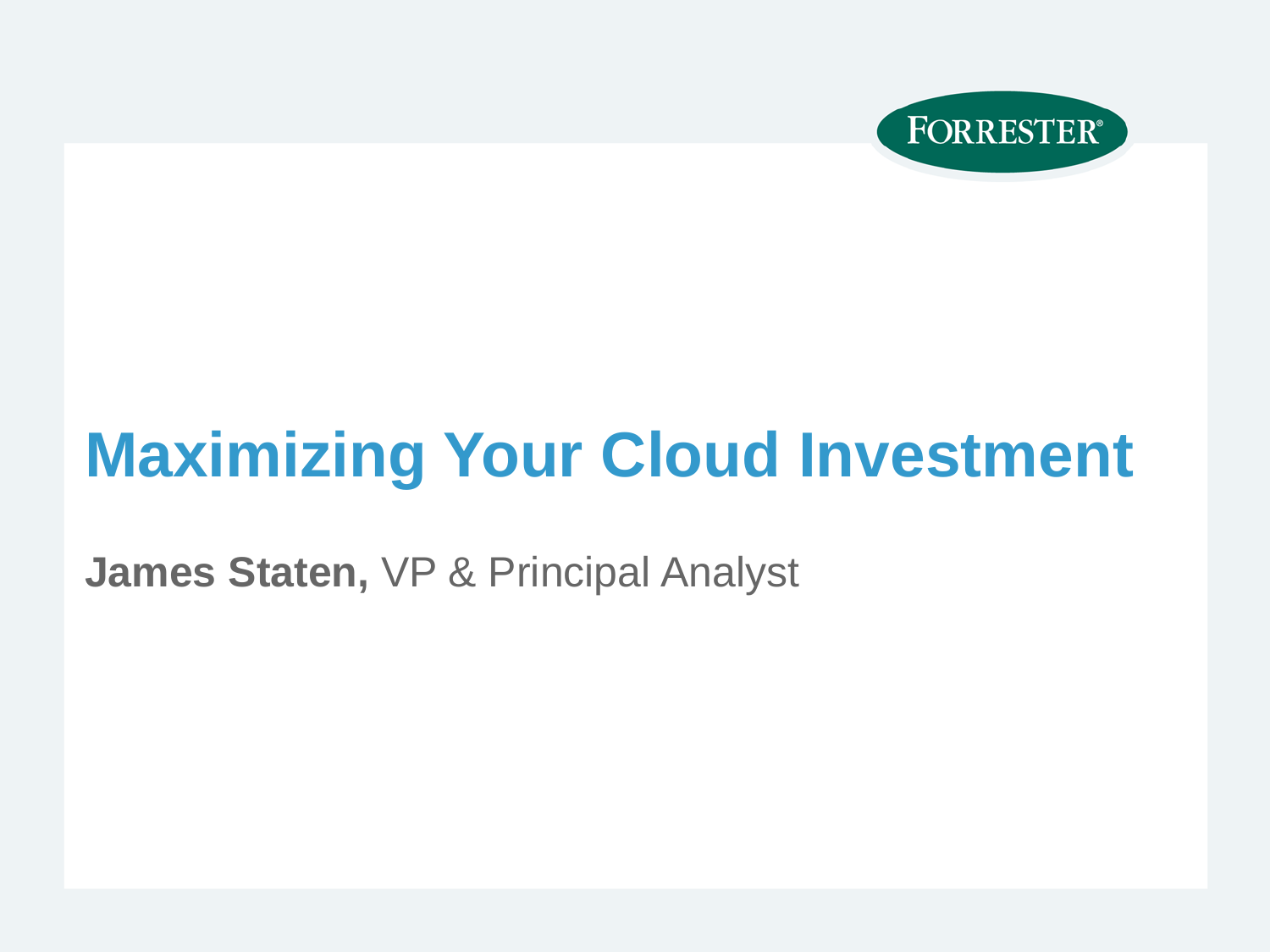# **Pop quiz**

- *1. Is cloud just another name for outsourcing?*
- *2. Is cloud the future of the data center?*
- *3. Is the cloud always cheaper?*

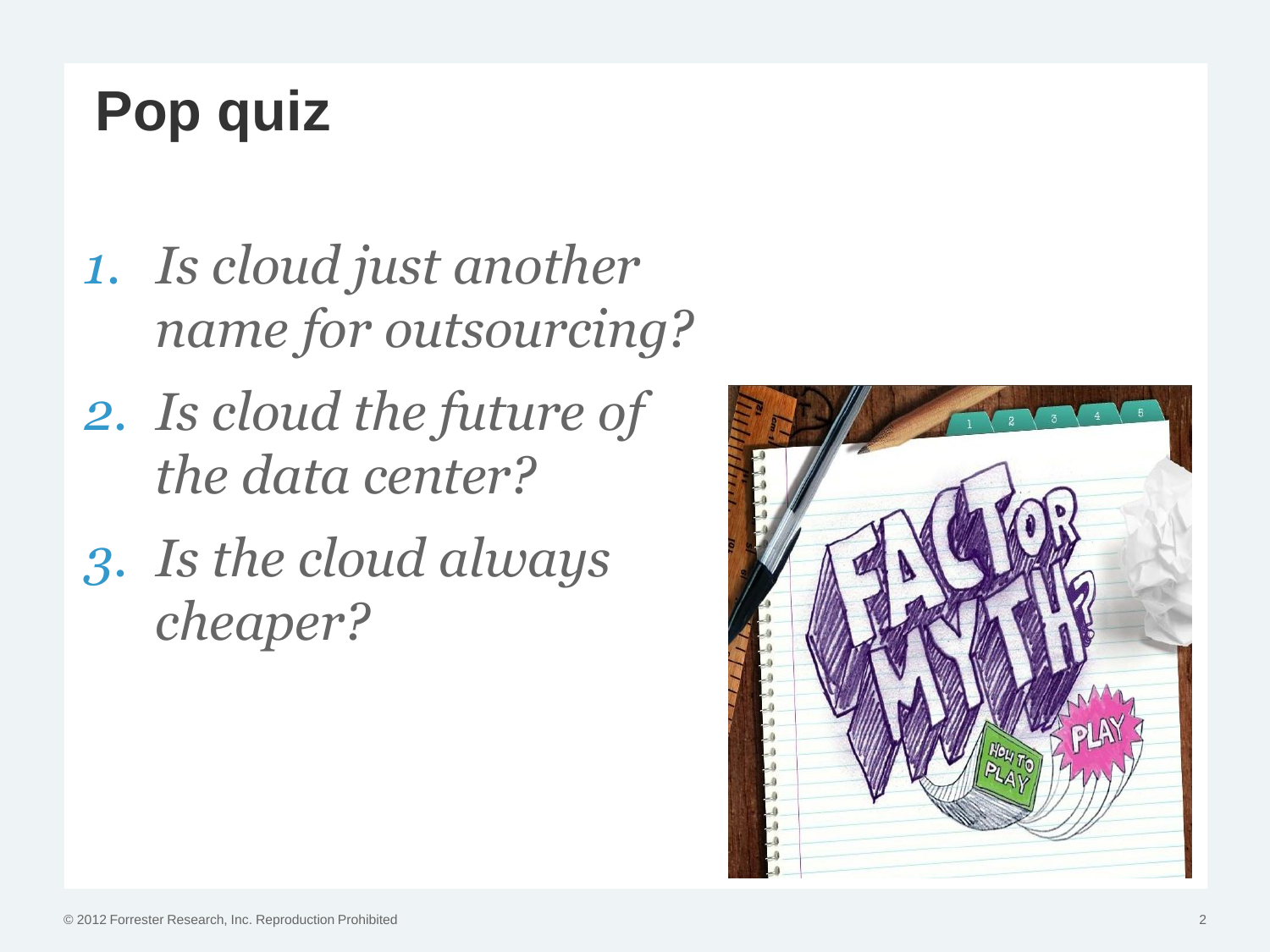## **Not everything is cloud. . .**

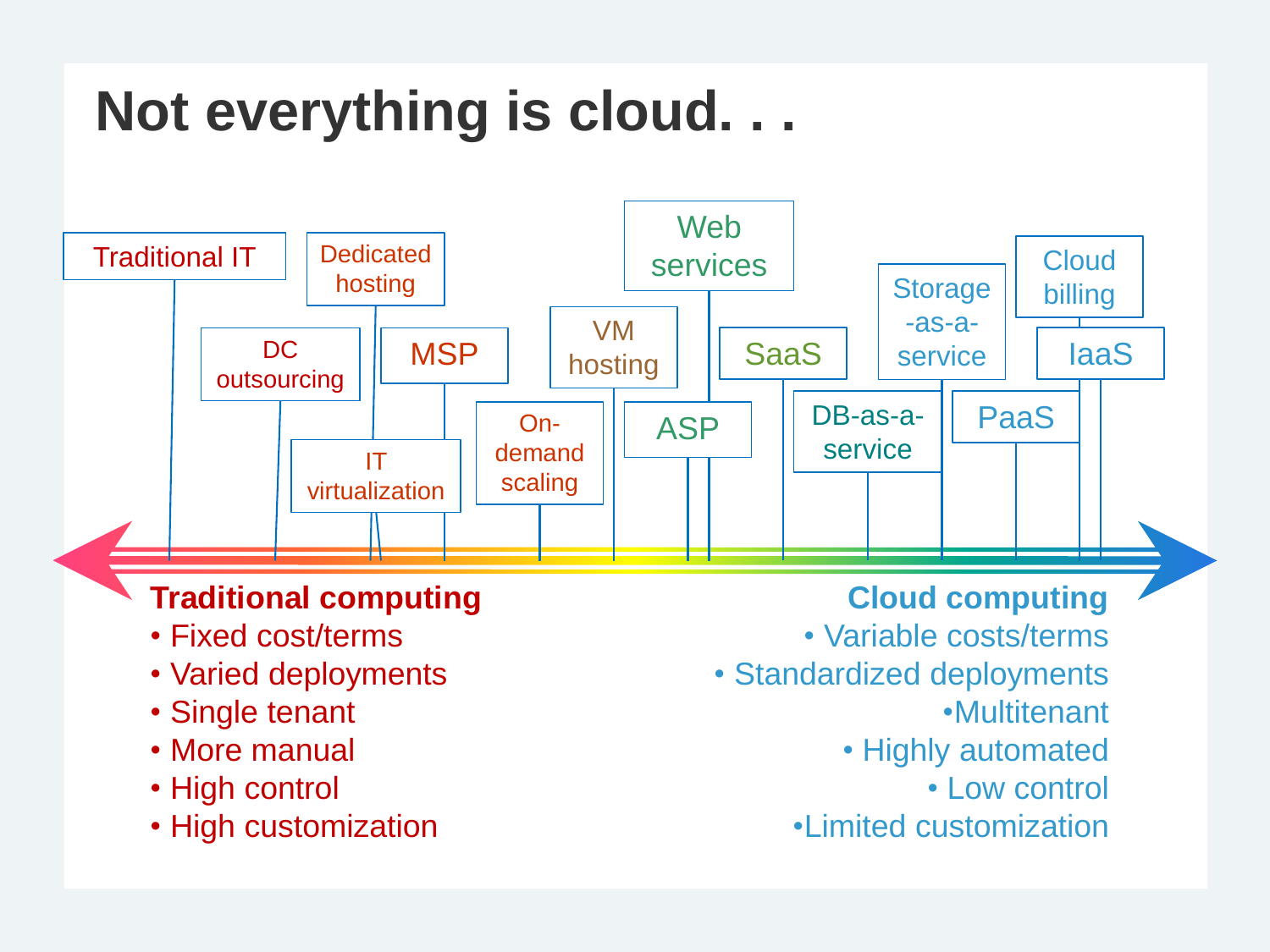#### **Most "SaaS" is not really SaaS**

| Software-as-a-<br>service                           |                                                                                     | <b>Application service</b><br>provider                           | <b>Application</b><br>outsourcing                                                 | <b>Traditional</b><br>hosting                                                                     | <b>Managed</b><br>services            |  |
|-----------------------------------------------------|-------------------------------------------------------------------------------------|------------------------------------------------------------------|-----------------------------------------------------------------------------------|---------------------------------------------------------------------------------------------------|---------------------------------------|--|
|                                                     | Sample services salesforce.com CRM                                                  | Oracle On Demand                                                 | Microsoft<br><b>Exchange hosting</b><br>(HP and others)                           | 1&1 Internet hosting                                                                              | Savvis managed<br>hosting             |  |
| Who administers<br>what:                            |                                                                                     |                                                                  |                                                                                   |                                                                                                   |                                       |  |
| The application Vendor                              |                                                                                     | Vendor                                                           | Vendor                                                                            | You                                                                                               | You                                   |  |
| The OS/middleware Vendor                            |                                                                                     | Vendor                                                           | Vendor                                                                            | You                                                                                               | Vendor                                |  |
| The infrastructure Vendor<br>(virtual and physical) |                                                                                     | Vendor                                                           | Vendor                                                                            | Vendor                                                                                            | Vendor                                |  |
| What is dedicated Nothing<br>to the client?         |                                                                                     | App instance                                                     | App through<br>infrastructure <sup>+</sup>                                        | Some virtual<br>infrastructure<br>elements                                                        | Varies                                |  |
| What is shared All services<br>among clients?       |                                                                                     | Infrastructure <sup>†</sup>                                      | Physical<br>infrastructure <sup>+</sup>                                           | Physical<br>infrastructure <sup>†</sup>                                                           | <b>Varies</b>                         |  |
| How do you pay for Subscription; per                | the service? user/month;<br>12-month contracts                                      | Subscription: varies;<br>one-to three-year<br>contracts          | Three-to five-year<br>contracts                                                   | Per resource/month;<br>one-year commit                                                            | Varies; one- to three-<br>year commit |  |
|                                                     | What can you Your use of the<br>control? application, high-<br>level customizations | Limited control<br>over upgrade<br>timing,<br>configuration, SLA | Significant control<br>over upgrade<br>timing,<br>configuration, SLA,<br>and more | Virtual<br>infrastructure<br>configuration,<br>everything within<br>the virtual<br>infrastructure | <b>Varies</b>                         |  |
| <b>SLA</b> negotiability <b>Limited</b>             |                                                                                     | Some                                                             | Significant                                                                       | Some                                                                                              | Significant                           |  |

\*See the March 15, 2012, "Understanding Cloud Multitenancy" report<br>"Varies by offering and agreement but typically the infrastructure is shared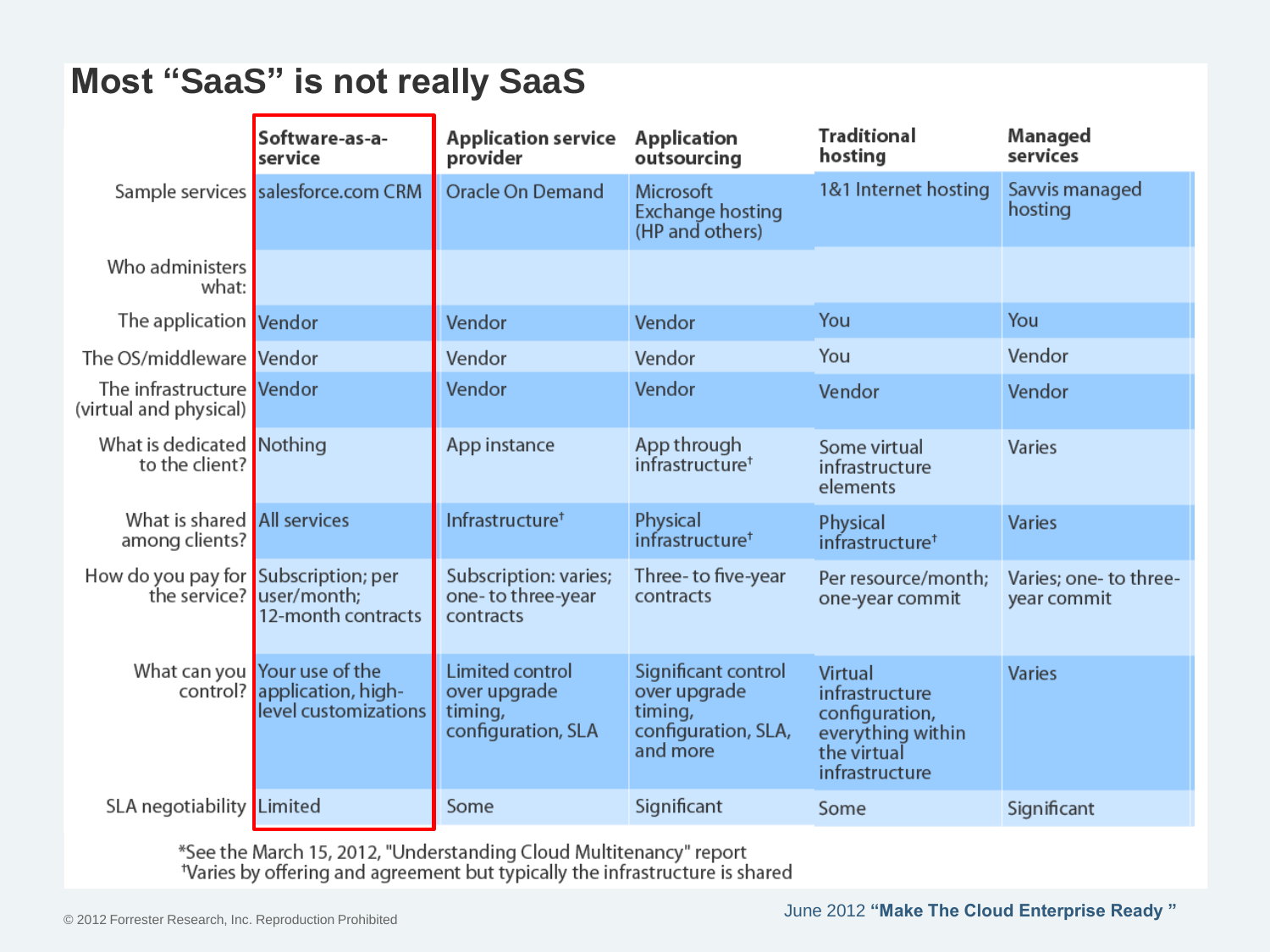#### **SaaS Delivers Time and Cost Savings**

| <b>Factor</b>                                                              | <b>Impact of SaaS vs. On-Premise</b>                                                                                                                                             |
|----------------------------------------------------------------------------|----------------------------------------------------------------------------------------------------------------------------------------------------------------------------------|
| <b>Estimated Implementation Cost</b>                                       |                                                                                                                                                                                  |
| SaaS solution                                                              | 1 to 2x one year subscription fees                                                                                                                                               |
| On-premise solution                                                        | 3 to 5x license fees                                                                                                                                                             |
| <b>Time-To-Deploy</b>                                                      |                                                                                                                                                                                  |
| SaaS solution                                                              | 6 to 9 months (phased approach)                                                                                                                                                  |
| On-premise solution                                                        | 9 to 18 months (or longer)                                                                                                                                                       |
| Cost to add a new user SaaS app vs. on-premise<br>solution                 | Decreased by 3x                                                                                                                                                                  |
| Ramp-up time for new users for SaaS app vs.<br>on-premise solution         | Decreased by 50%                                                                                                                                                                 |
| <b>Employee utilization of SaaS app vs. on-premise</b><br>solution         | Increased by 9%                                                                                                                                                                  |
| Support / help desk needs of SaaS app vs. on-<br>premise solution          | Reduced by 50%                                                                                                                                                                   |
| Level-of-of effort for integration of SaaS app vs.<br>on-premise solution. | Similar level of effort SaaS as on-premise solution<br>doing if doing the same integrations -- but many<br>organizations can simplify integrations by moving to<br>a cloud model |

Source: "The ROI Of Cloud Apps: A Total Economic Impact™ Analysis Uncovers Long-Term Value In Cloud Apps." Forrester interviewed vendors and users of SaaS solutions and leveraged past research and inquiries. Forrester also conducted in-depth case study reviews with clients of HP, salesforce.com, and Workday.

© 2012 Forrester Research, Inc. Reproduction Prohibited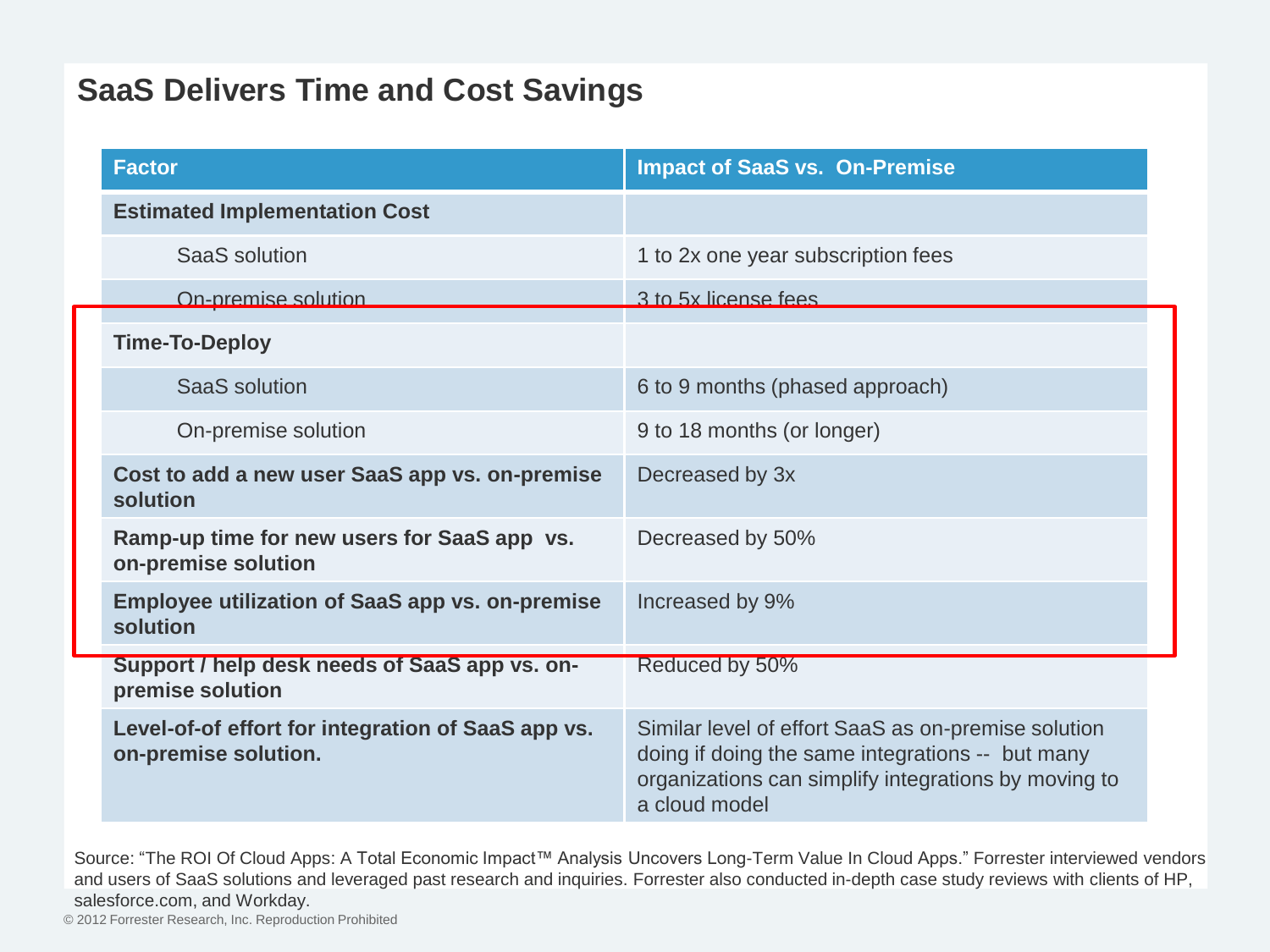### **Key Costs Of SaaS**

|  |  |  | Upfront costs • In |  |  |
|--|--|--|--------------------|--|--|
|--|--|--|--------------------|--|--|

- nplementation
- Single sign-on configuration
- Third-party process consulting
- Third-party content development
- Competency development
- External content (competencies)

#### Recurring/annual costs

- Subscription
- Change management
- Testing and certification
- End user support and administration
- · Integration
- Training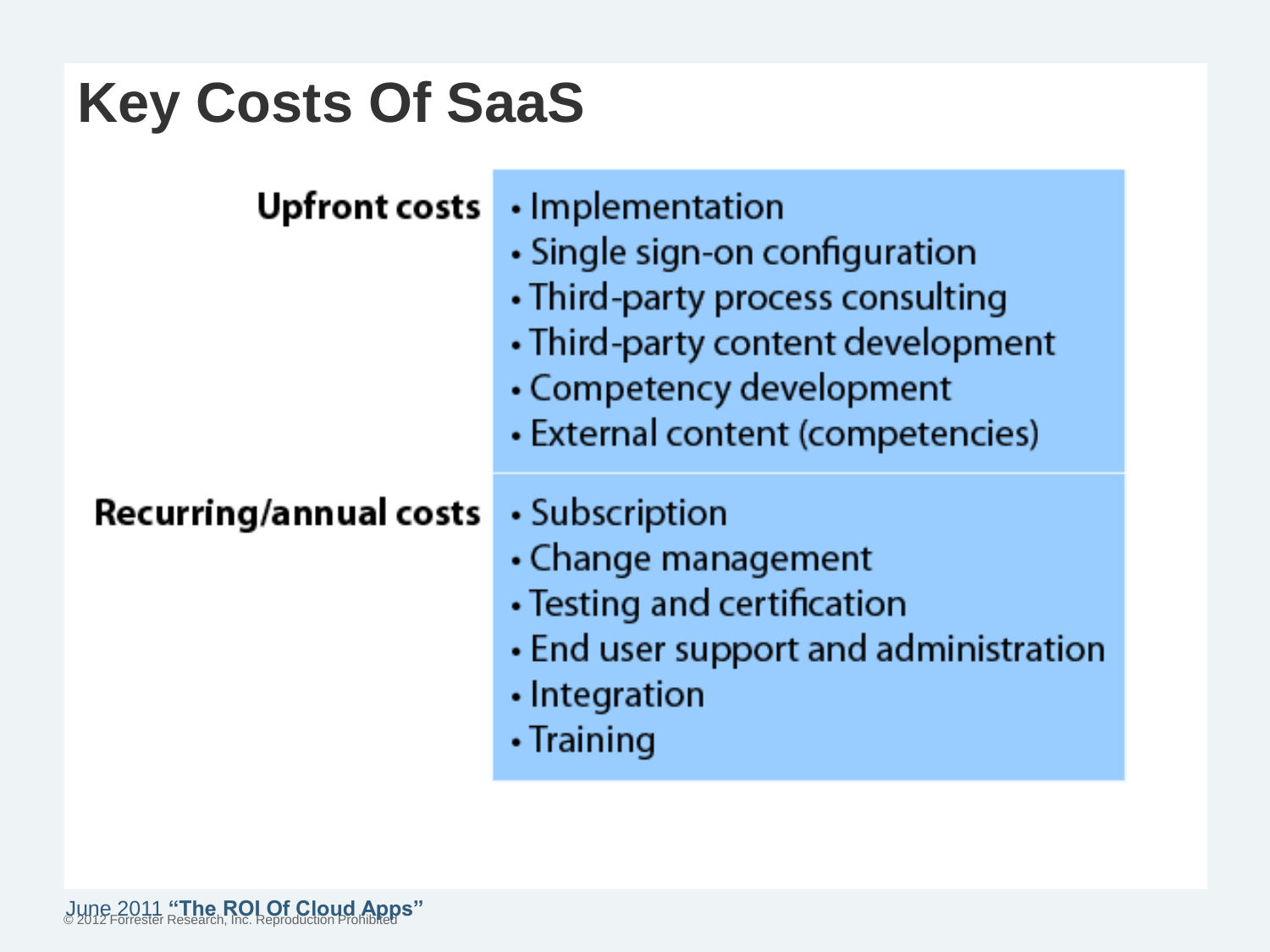#### **CRM SaaS Solves in 2 yrs: Total Economic Impact Analysis Summary**

|                      | Year 1                                 | Year 2    | Year 3      | Year 4    | Year 5                              | Total                 | Present<br>value |
|----------------------|----------------------------------------|-----------|-------------|-----------|-------------------------------------|-----------------------|------------------|
| Total benefit        | \$846,402                              | \$925,104 | \$1,015,713 |           | \$1,087,261 \$1,170,779 \$5,045,258 |                       | \$3,766,700      |
| Total cost           | \$923,701                              | \$777,555 | \$793,106   | \$808,968 |                                     | \$825,148 \$4,128,478 | \$3,143,096      |
| Net cash flow        | $-577,299$                             | \$147,548 | \$222,606   | \$278,292 | \$345,632                           | \$916,780             | \$623,604        |
| Cumulative cash flow | -\$77,299                              | \$70,250  | \$292,856   | \$571,148 | \$916,780                           |                       |                  |
| NPV                  | \$623,604                              |           |             |           |                                     |                       |                  |
| ROI                  | 20%                                    |           |             |           |                                     |                       |                  |
|                      | Payback Between 12<br>and 24<br>months |           |             |           |                                     |                       |                  |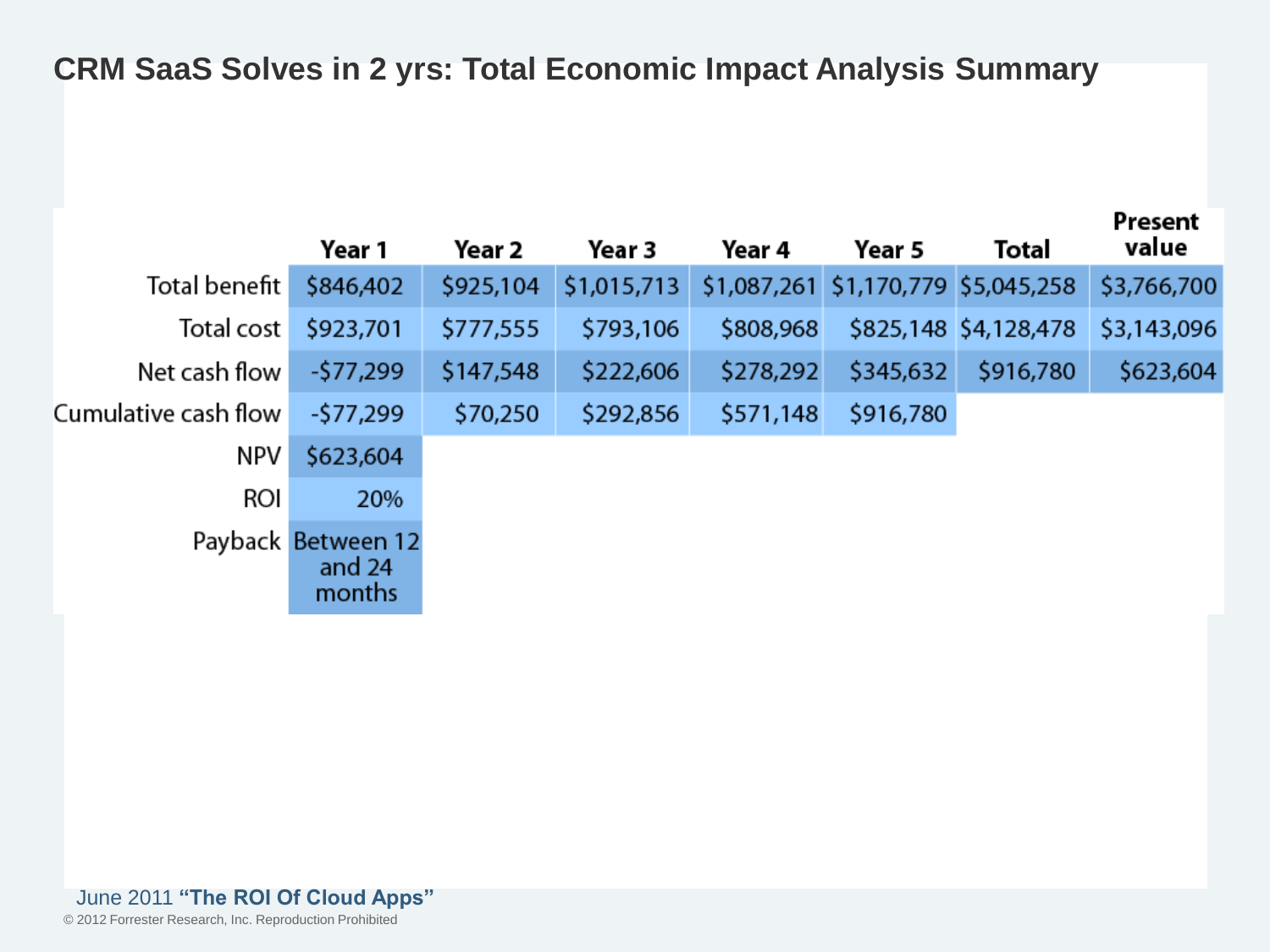**ERP SaaS May Not: Total Economic Impact Analysis Summary**

|                                                                                                    | Year 1               | Year 2      | Year 3     | Year 4    | Year 5    | Total                                                                                           | Present<br>value |
|----------------------------------------------------------------------------------------------------|----------------------|-------------|------------|-----------|-----------|-------------------------------------------------------------------------------------------------|------------------|
| Total benefit \$1,839,659 \$2,038,992 \$2,252,645 \$2,449,698 \$2,661,231 \$11,242,226 \$8,375,573 |                      |             |            |           |           |                                                                                                 |                  |
|                                                                                                    |                      |             |            |           |           | Total cost \$2,158,865 \$2,011,192 \$2,051,416 \$2,092,444 \$2,134,293 \$10,448,209 \$7,920,401 |                  |
| Net cash flow                                                                                      | $-5319,206$          | \$27,801    | \$201,230  | \$357,254 | \$526,939 | \$794,017                                                                                       | \$455,172        |
| Cumulative cash flow                                                                               | $-5319,206$          | $-5291,405$ | $-590,176$ | \$267,078 | \$794,017 |                                                                                                 |                  |
| NPV                                                                                                | \$455,172            |             |            |           |           |                                                                                                 |                  |
| ROI                                                                                                | 6%                   |             |            |           |           |                                                                                                 |                  |
| Payback                                                                                            | More than<br>2 years |             |            |           |           |                                                                                                 |                  |

#### June 2011 **"The ROI Of Cloud Apps"**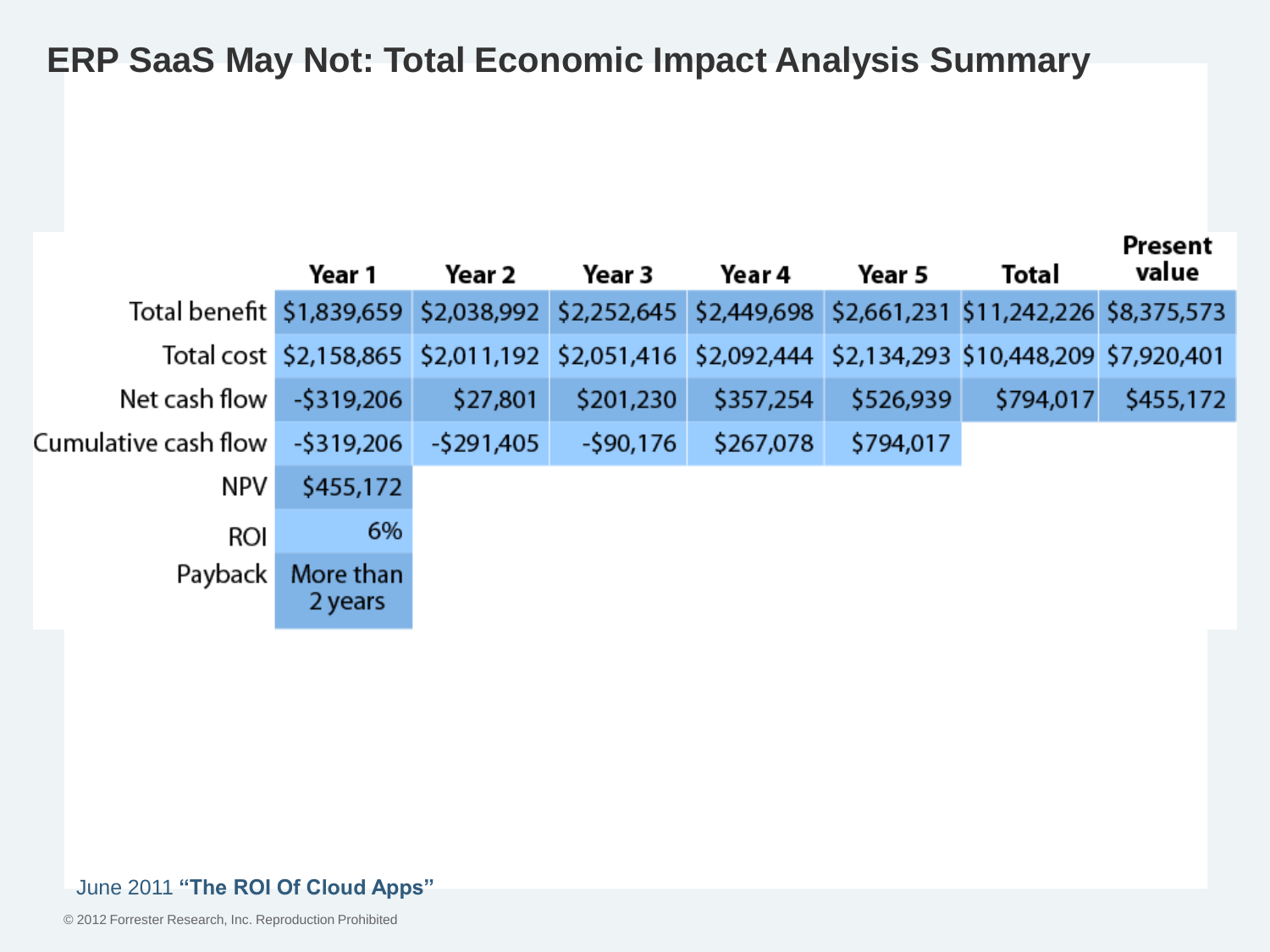#### **Productivity Apps? Likely: Total Economic Impact Analysis Summary**

|                      | Year 1                                 | Year 2    | Year 3    | Year 4                                                      | Year 5                | Total                 | Present<br>value |
|----------------------|----------------------------------------|-----------|-----------|-------------------------------------------------------------|-----------------------|-----------------------|------------------|
| Total benefit        | \$906,787                              | \$986,696 |           | \$1,078,537 \$1,151,342 \$1,236,142 \$5,359,504 \$4,004,053 |                       |                       |                  |
| Total cost           | \$923,701                              | \$777,555 | \$793,106 | \$808,968                                                   |                       | \$825,148 \$4,128,478 | \$3,143,096      |
| Net cash flow        | $-516,914$                             | \$209,141 | \$285,431 | \$342,373                                                   |                       | \$410,994 \$1,231,026 | \$860,957        |
| Cumulative cash flow | $-516,914$                             | \$192,228 | \$477,659 |                                                             | \$820,032 \$1,231,026 |                       |                  |
| NPV                  | \$860,957                              |           |           |                                                             |                       |                       |                  |
| ROI                  | 27%                                    |           |           |                                                             |                       |                       |                  |
|                      | Payback Between 12<br>and 24<br>months |           |           |                                                             |                       |                       |                  |

© 2012 Forrester Research, Inc. Reproduction Prohibited June 2011 **"The ROI Of Cloud Apps"**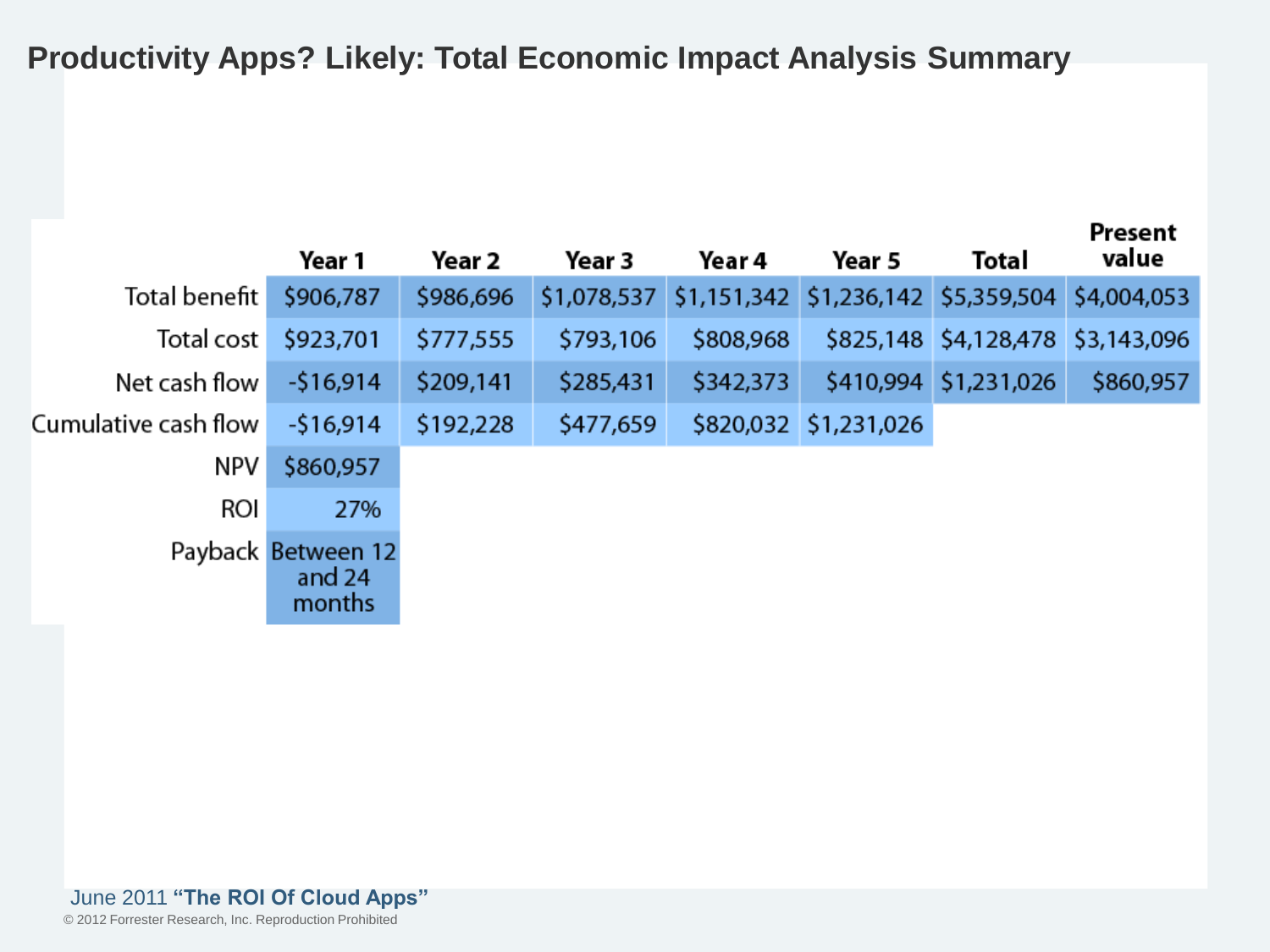### **Key ways to drive cost efficiency in SaaS**

### **Consume it "as is"**

More cost effective to train employees & adapt commodity processes to the SaaS model, than to customize the SaaS solution to match existing processes

### **Limit account requirements**

Each named user is another \$99

Accommodate read and dashboard access via web front-ends

### **Standardize integration means**

Set architectural standards for integration

Leverage integration servers, ESBs, other elements that can broker these integrations

### **Know what an exit looks like**

### **Monitor the service and thus business expectations**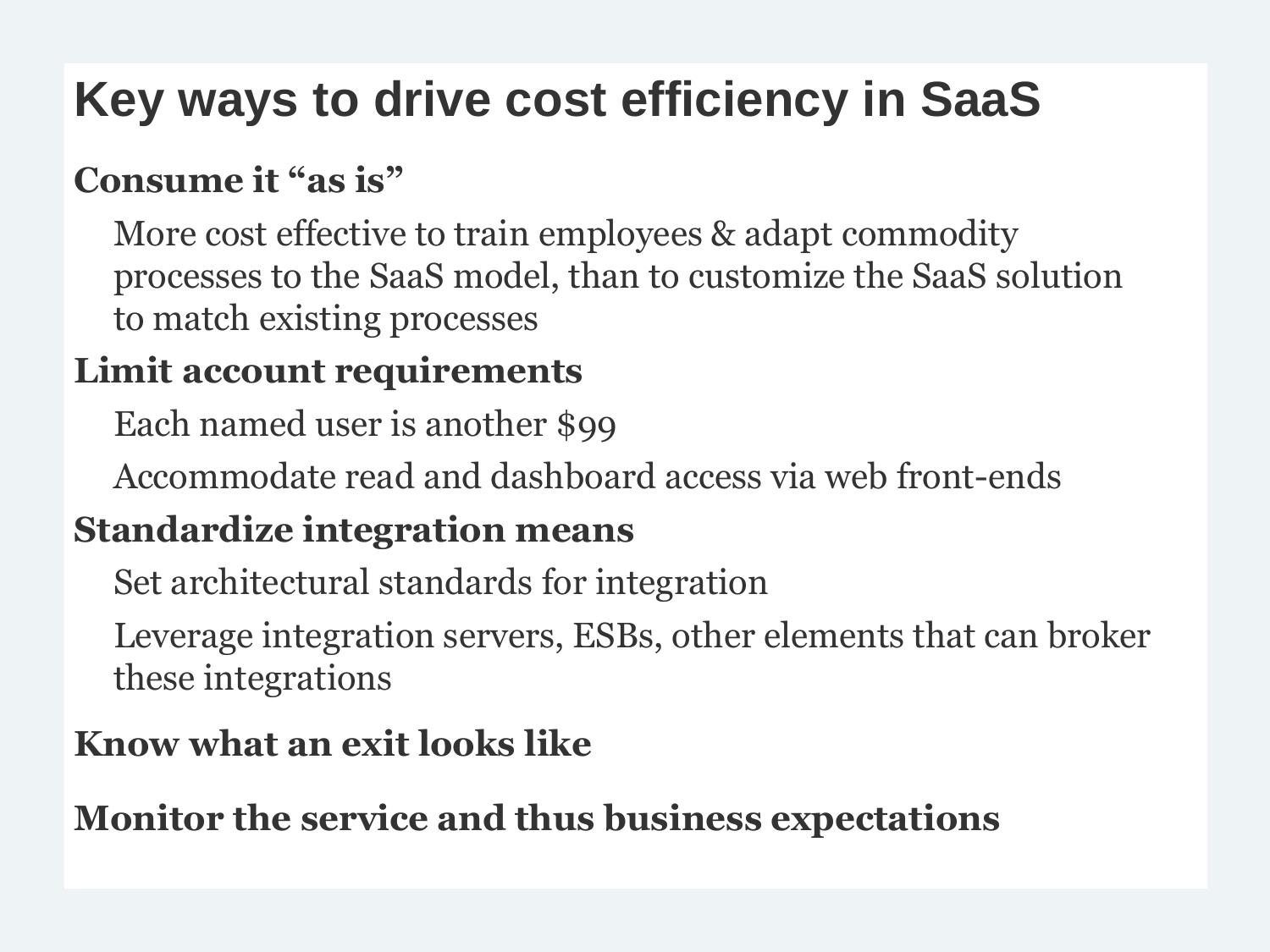### **Most "Cloud Platforms" are not Cloud either**

| Platform-as-a-<br>service                                    |                                                                                                               | <b>Traditional</b><br>hosting                                                                     | <b>Managed</b><br>services            | Infrastructure<br>outsourcing                                       | Infrastructure-<br>as-a-service                                                                   |
|--------------------------------------------------------------|---------------------------------------------------------------------------------------------------------------|---------------------------------------------------------------------------------------------------|---------------------------------------|---------------------------------------------------------------------|---------------------------------------------------------------------------------------------------|
| Sample services   Engine Yard                                |                                                                                                               | 1&1 Internet hosting                                                                              | Savvis managed<br>hosting             | <b>IBM GTS</b><br>Strategic<br>Outsourcing                          | <b>AWS EC2</b>                                                                                    |
| Who administers<br>what:                                     |                                                                                                               |                                                                                                   |                                       |                                                                     |                                                                                                   |
| The application You                                          |                                                                                                               | You                                                                                               | You                                   | <b>Varies</b>                                                       | You                                                                                               |
| The OS/middleware Vendor                                     |                                                                                                               | You                                                                                               | Vendor                                | Varies                                                              | You                                                                                               |
| The infrastructure Vendor<br>(virtual and physical)          |                                                                                                               | Vendor                                                                                            | Vendor                                | Vendor                                                              | Vendor                                                                                            |
| What is dedicated Varies*<br>to the client?                  |                                                                                                               | Some virtual<br>infrastructure<br>elements                                                        | Varies                                | Everything                                                          | Nothing                                                                                           |
| What is shared Varies*<br>among clients?                     |                                                                                                               | Physical<br>infrastructure <sup>†</sup>                                                           | <b>Varies</b>                         | Nothing                                                             | Infrastructure                                                                                    |
| How do you pay for Per resource/per<br>the service? hour; no | subscription                                                                                                  | Per resource/month;<br>one-year commit                                                            | Varies; one- to three-<br>year commit | Negotiated; three-<br>to five-year<br>contract                      | Per resource/per<br>hour; no<br>subscription                                                      |
| What can you <b>Application</b>                              | control? configuration,<br>middleware service<br>consumption, some<br>virtual infrastructure<br>configuration | Virtual<br>infrastructure<br>configuration,<br>everything within<br>the virtual<br>infrastructure | <b>Varies</b>                         | Varies from<br>everything above<br>the infrastructure<br>to nothing | Virtual<br>infrastructure<br>configuration,<br>everything within<br>the virtual<br>infrastructure |
| SLA negotiability Limited                                    |                                                                                                               | Some                                                                                              | Significant                           | Significant                                                         | Limited                                                                                           |

\*See the March 15, 2012, "Understanding Cloud Multitenancy" report<br>TVaries by offering and agreement but typically the infrastructure is shared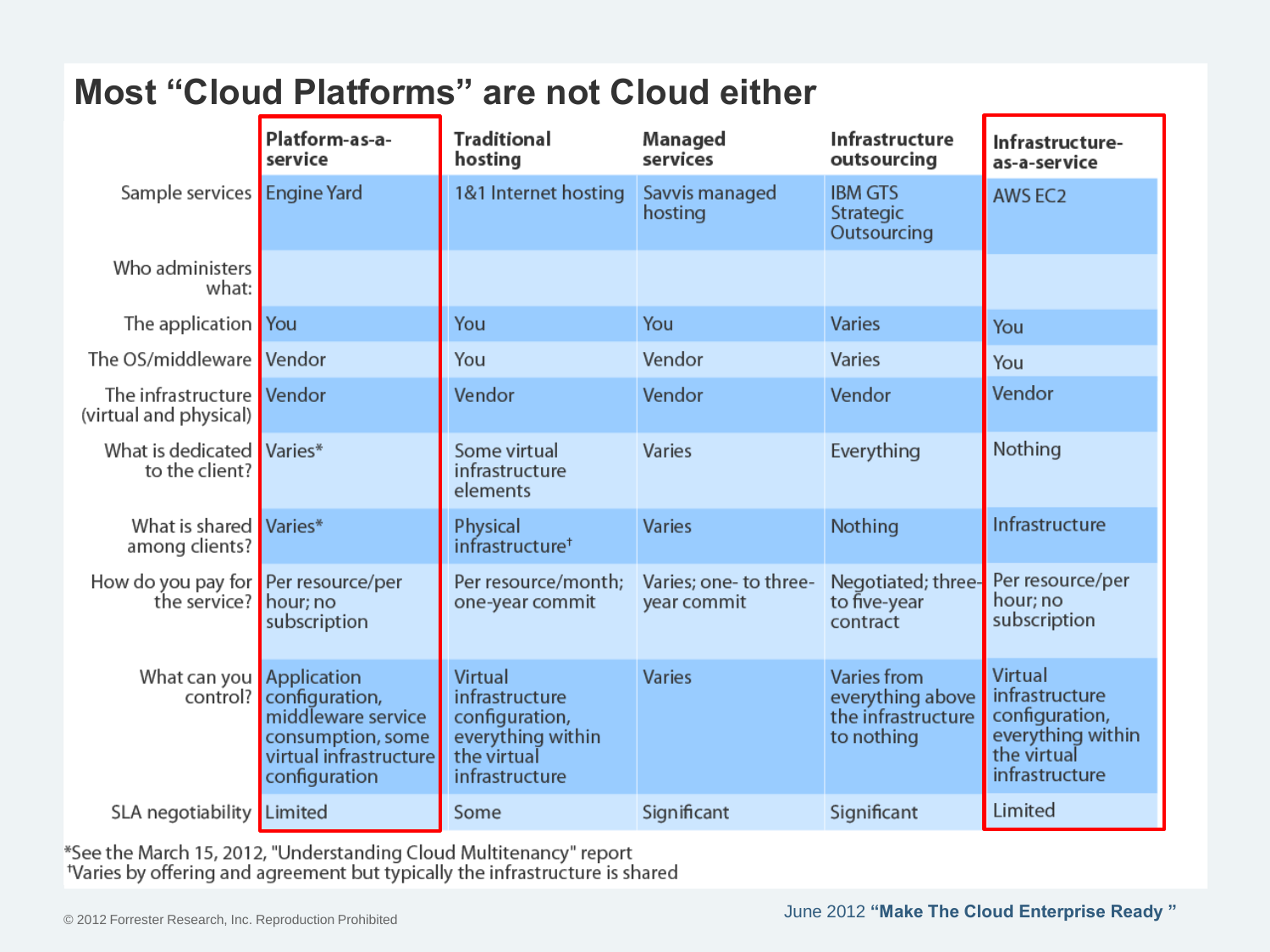### **The basics of cloud platform economics**



Elastic scale delivers justin-time capacity



Pay-per-use keeps costs low



Self-service fuels productivity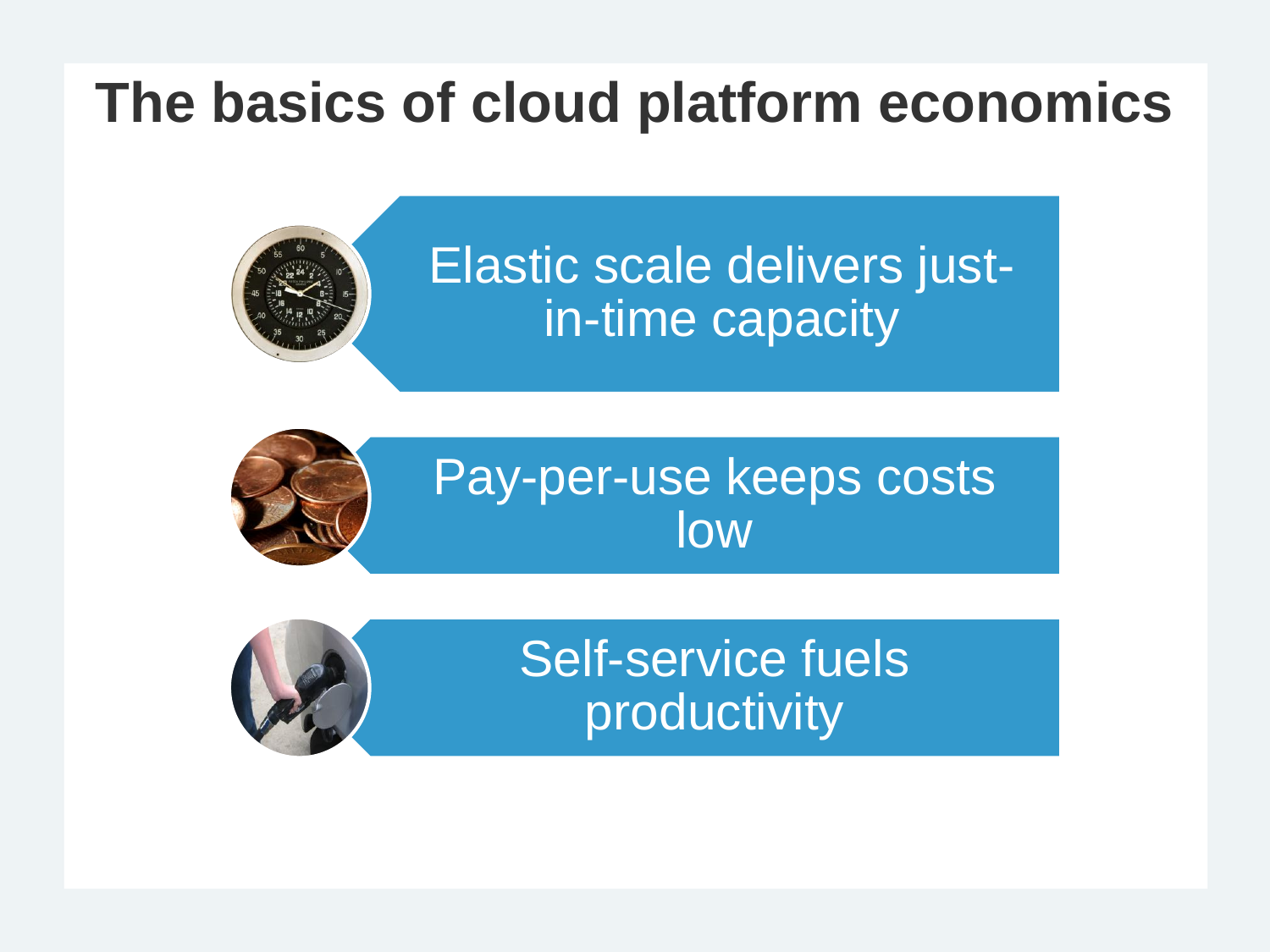# **How Netflix maxes cloud economics**

### Three key services

### Movie encoding (movies/watt)

- **Batch up encoding processes.**
- Not time sensitive; can tap spot instances.
- **Optimize storage formats to keep S3 costs low.**

#### Video streaming service

- **Store on S3, stream on multiple CDNs.** 
	- Optimize CDN choice by stream type and customer.
- **Split customer login and device identification.**

### Log analysis — feeds BI system

- Leverage managed Hadoop from AWS.
- Re-architected BI from the ground up for best cloud efficiency



#### *Key tools used:*

- *Time*
- *Componentization*
- *Service choice*
- *Code optimization*

For more info, check out http://www.slideshare.net/adrianco/netflix-on-cloud-combined-slides-for-dev-and-ops and *Cloudscaling Blog (*http://cloudscaling.com/blog/cloud-computing/cloud-innovators-netflix-strategy-reflects-googlephilosophy).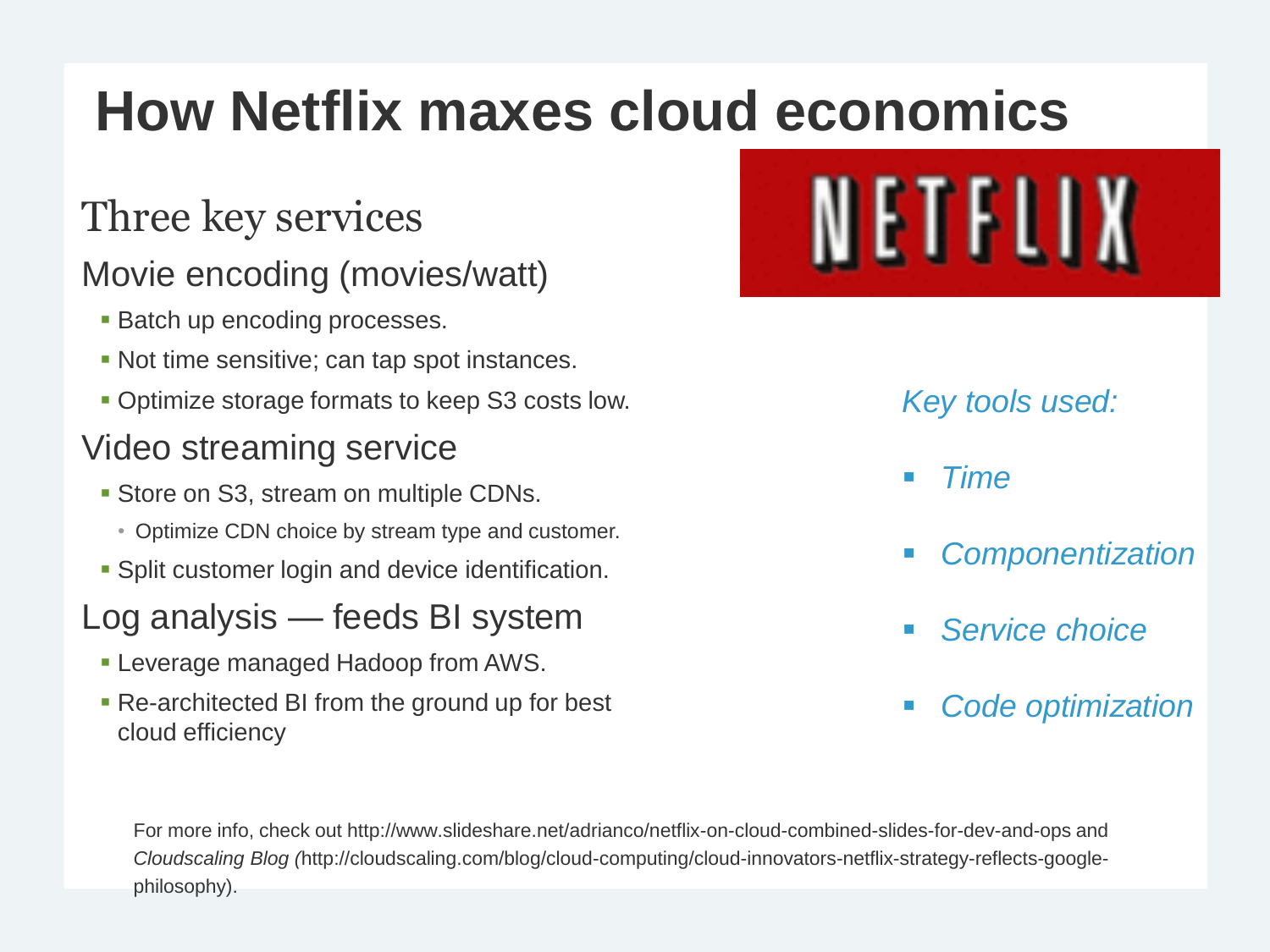### **Recommendations: Identify your "best cloud fit" workloads**

Not everything is right for the cloud, nor should be Look for:

- •Applications that are virtualized and componentized
- •Applications designed to be elastic and scale out
- •Applications with variable and fluctuating demand
- Then, model your costs for these applications first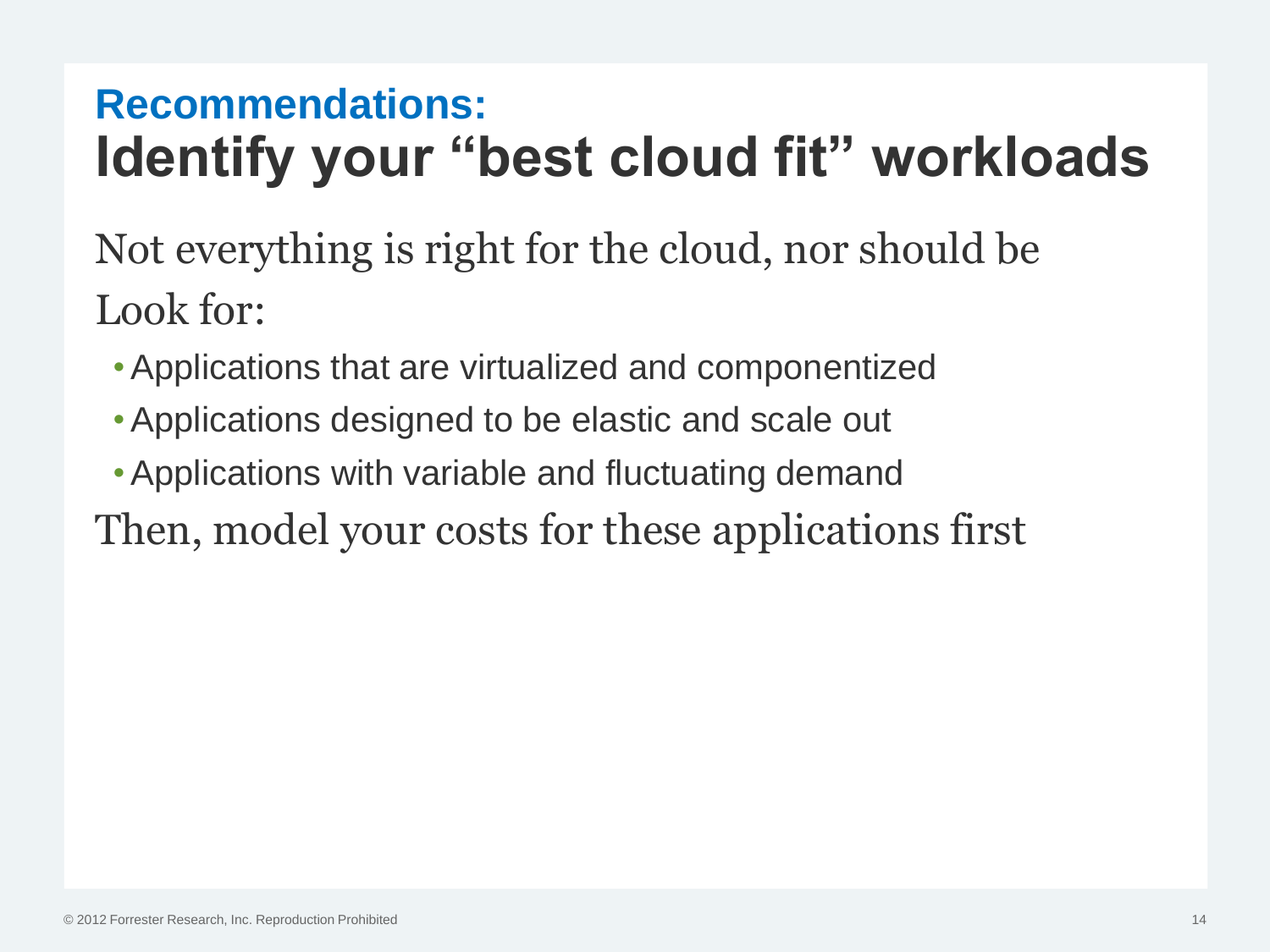# **Start with systems of engagement**





Partners



#### **Systems of engagement touch people**

- Serving customer, partners, and employees
- Enabled by smartphones, tablets, and smart products
- Focused on in-the-moment tasks and decisions
- Delivering in an individual's personalized context
	- Providing analytics-driven experiences
		- Leveraging social and cloud technologies

#### **Systems of record** host processes

• Short, rapid, iterative release cycles

Employees

- Targeting employees
- Supported by ERP packages and large databases
- Recording transactions and accounting data as part of core business processes
- . Maintain state, status, and history
- Long development and deployment cycles

Source: February 13, 2012, "Mobile Is The New Face Of Engagement" Forrester report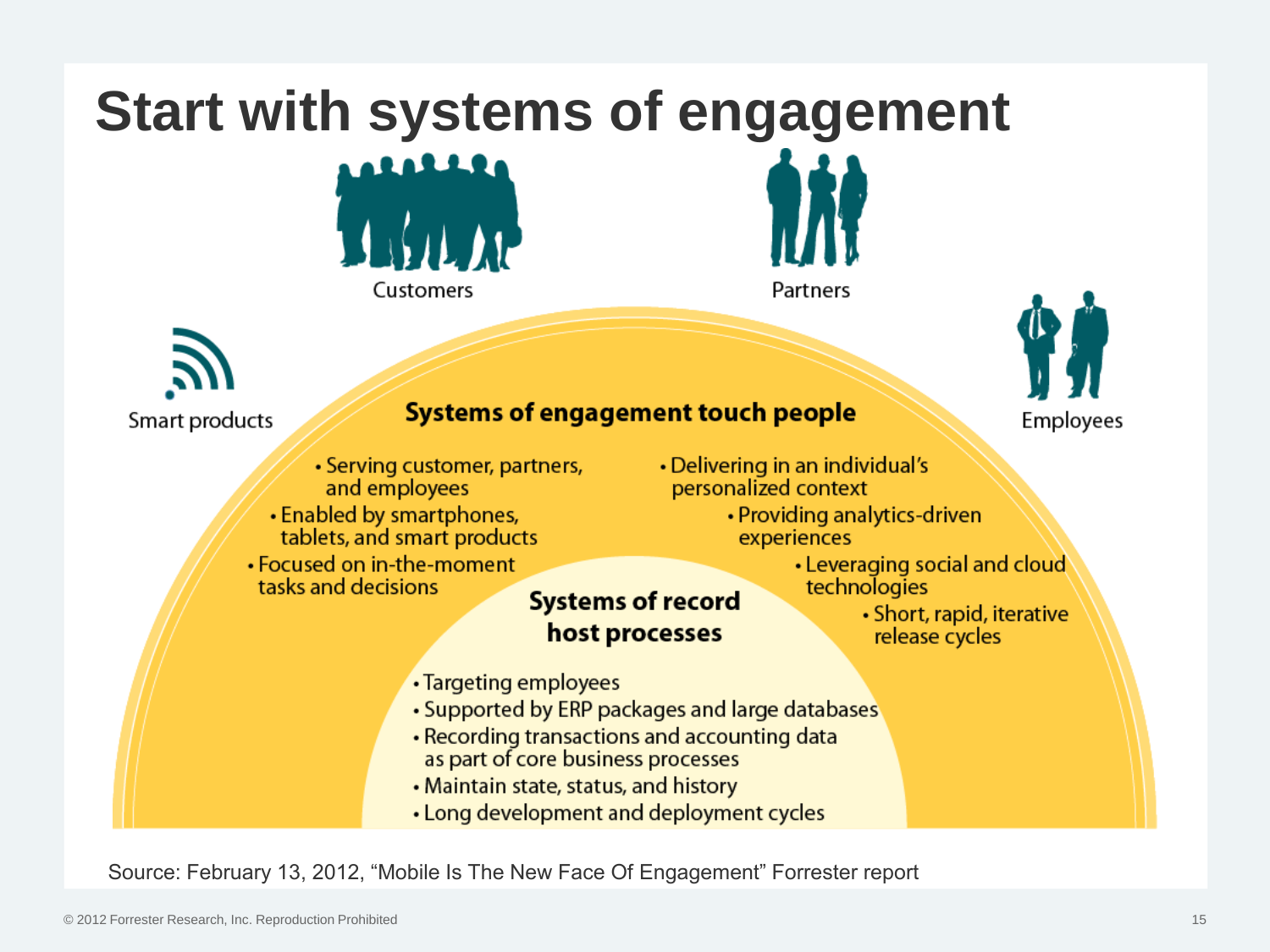### **Where the true costs of cloud come from: the uneven handshake**

#### **Vendor responsibility**



**Customer responsibility**

Physical support infrastructure (facilities, rack space, power, cooling, cabling, etc)

Abstracted services (SaaS application, hosted framework, customization platform, configurable security, etc)

Physical and virtual infrastructure security and availability (servers, storage, network bandwidth, etc)

Basic monitoring

Element management

Your use of the application

Any technology supplementations (e.g., SSO,, BCDR, security)

Customization governance (who has authority / responsibility to make changes and how)

Lifecycle management (Upgrades, process change, integration changes)

Identity management, access control

Business process monitoring, end user performance monitoring (visibility)

Dependency mapping and tracking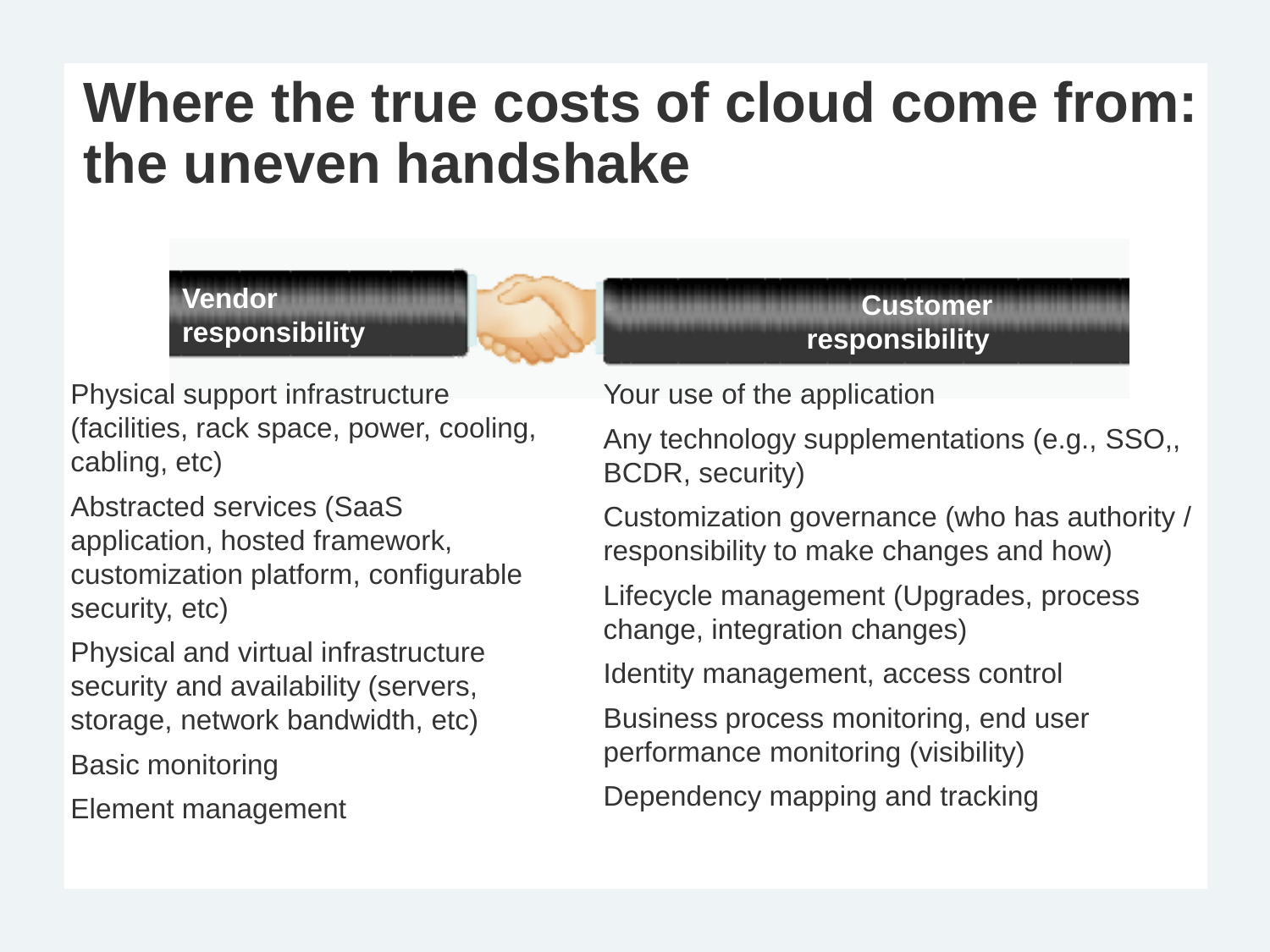### **Recommendations Cont.**

Pennies per hour seem cheap but add up quickly

- •Especially if you're not using what you're paying for
- Right-size your workloads to fit the cloud
	- Not the other way around

You can't immediately write down new investments

- Take refresh cycles into account when prioritizing
- If you have the skills, try private cloud in parallel
- •Build expertise with your own pay-per-use infrastructure Revisit your assumptions often
	- To continue to optimize your cloud spend